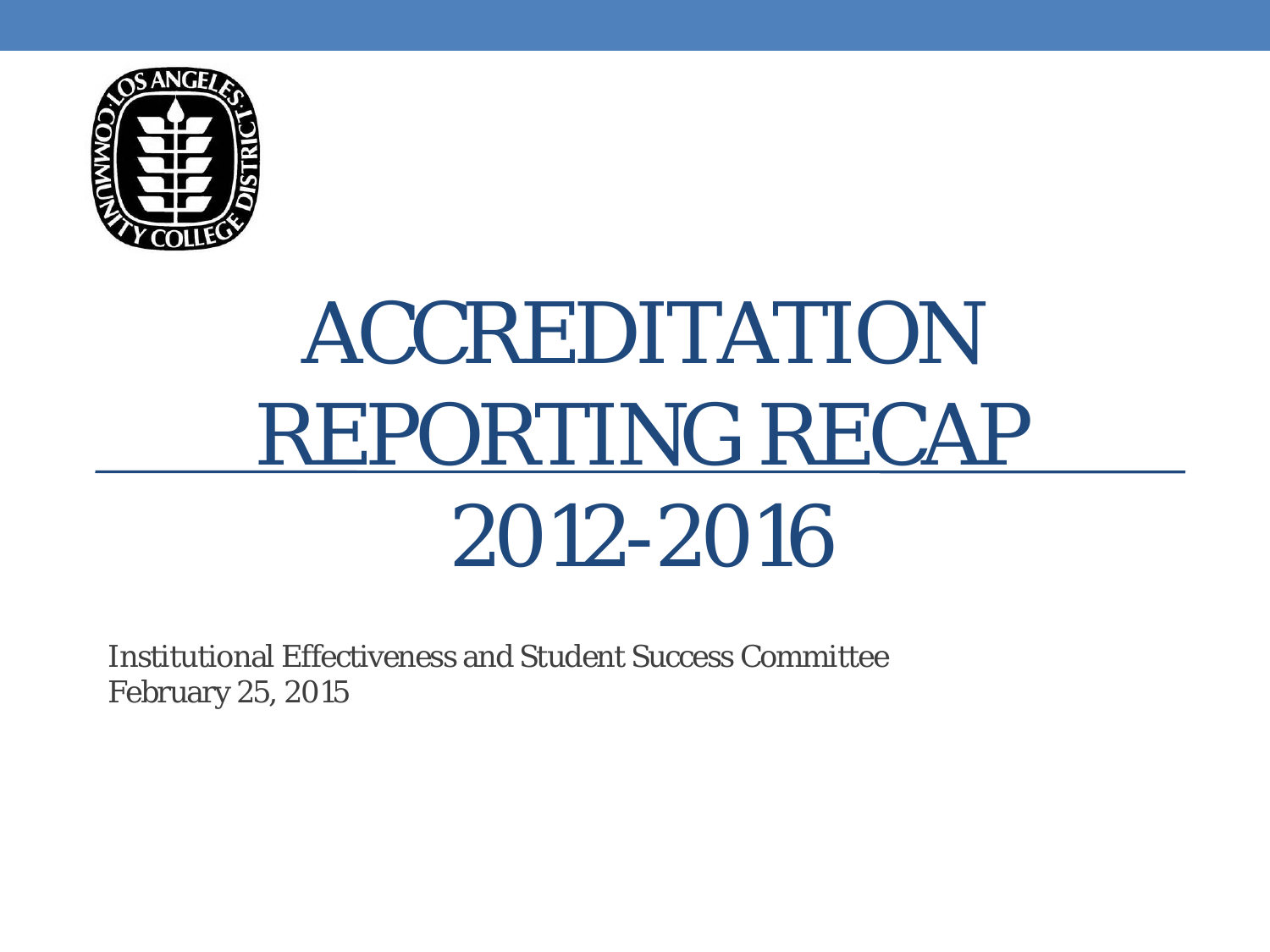# **Accreditation Reporting 2012-14**

#### **2012**

- Seaside colleges file Self Studies (*January*)
- ACCJC responds to Seaside colleges' reports with request for District Special Report (*July*)
- District prepares responses to issues identified in Special Report (*Fall*)

#### **2013**

- District files Special Report with ACCJC (*April*)
- ACCJC site visit to District Office (*May*)
- ACCJC requests District Follow Up report (*July*)
- District files Follow Up report (*October)*
- ACCJC announces Districtwide 2016 visits, changes college cycles (*November*)

### **2014**

- ACCJC accepts District Follow Up report (*February*)
- District responds to previous rec's for inclusion in Seaside Mid-Term (*November*)
- ACCJC issues new standards (*June*)
- ACCJC issues new Manual for Institutional Self-Evaluation (*December*)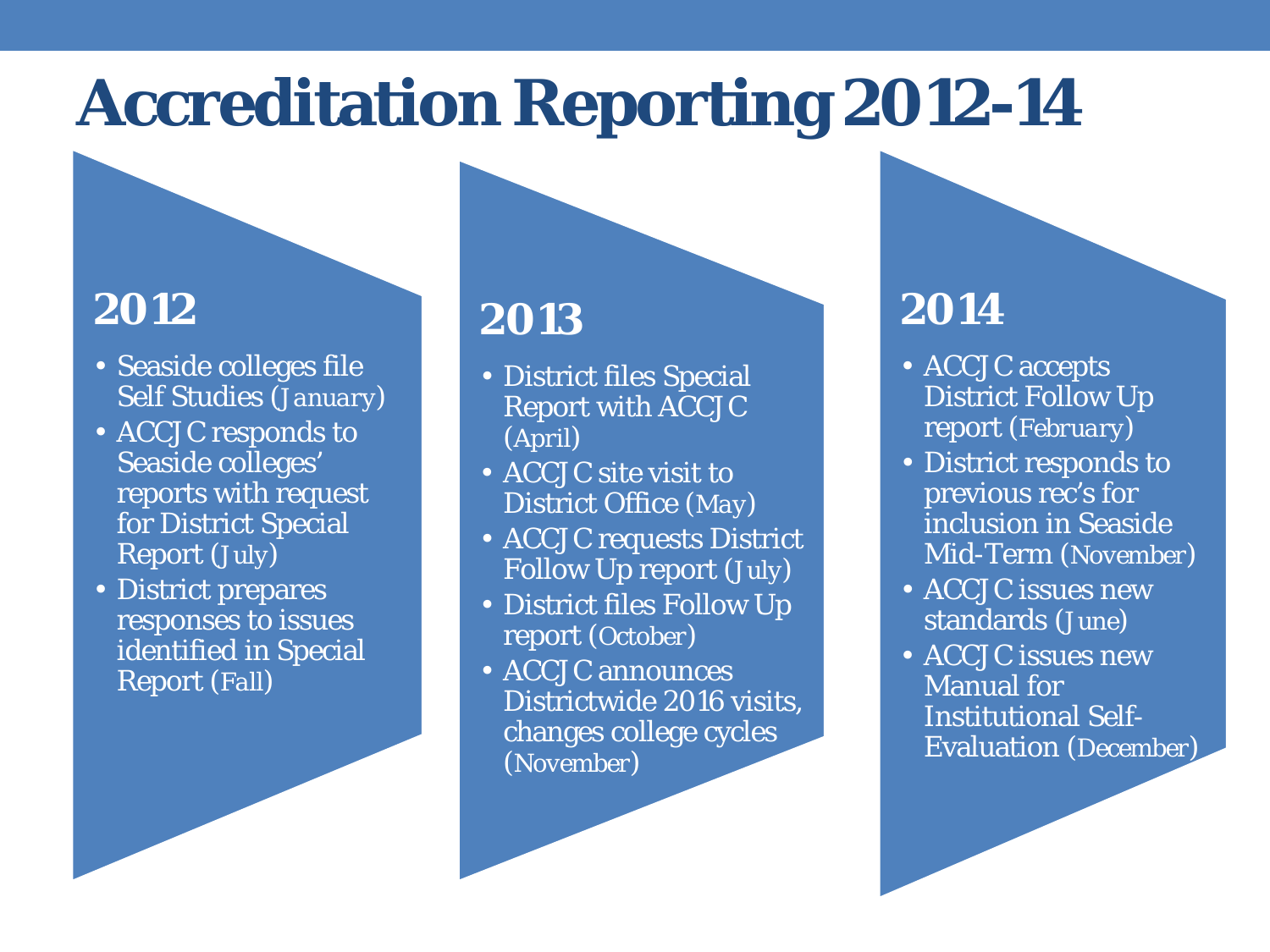## **Accreditation Reporting 2015-16**

### **2015**

- Harbor, Southwest and West (Seaside) colleges file Mid-Term reports (*March*)
- Valley and Mission file Follow Up reports (*March*)
- Colleges and District begin writing 2016 Self Evaluation reports using new standards and format

### **2016**

- All nine LACCD colleges submit Self Evaluations (*January*)
- All nine colleges and District office receive site visits (*April*)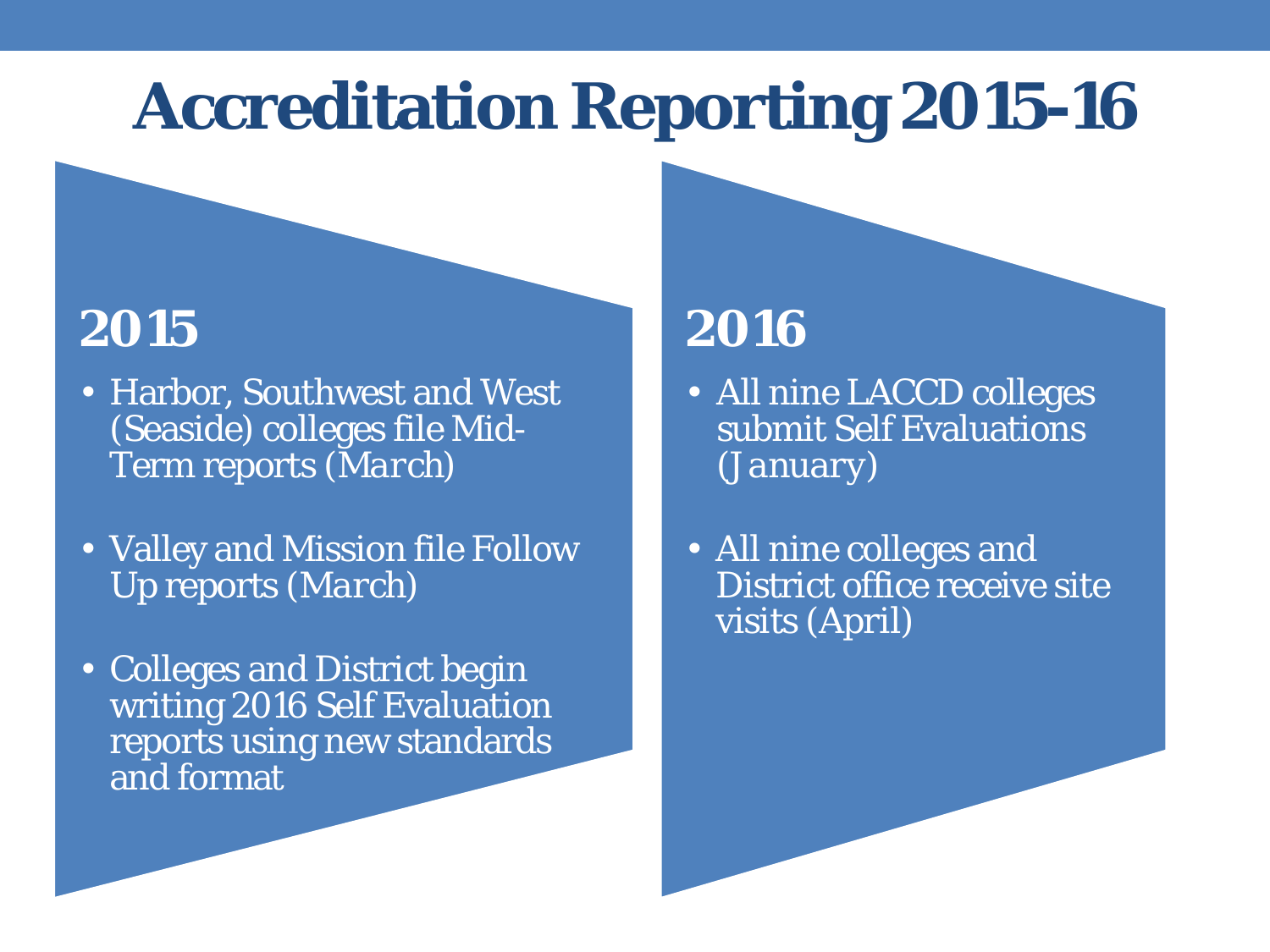### **Net Changes to Accreditation Cycle**

Harbor, Southwest, West (*Seaside*)

> Last visit: **Spring 2012**

Next visit (old timeframe): **Spring 2019**

> Next visit (new timeframe): **Spring 2016**

TOTAL LOSS = **-2 YEARS**

Mission, Pierce, Valley (*Valleyside*)

> Last visit: **Spring 2013**

Next visit (old timeframe): **Spring 2019**

> Next visit (new timeframe):

**Spring 2016**

TOTAL LOSS = **-3 YEARS**

East LA, City, Trade-Tech (*Cityside*)

> Last visit: **Spring 2009**

Next visit (old timeframe): **Spring 2015**

> Next visit (new timeframe):

**Spring 2016**

TOTAL GAIN = **+1 YEAR**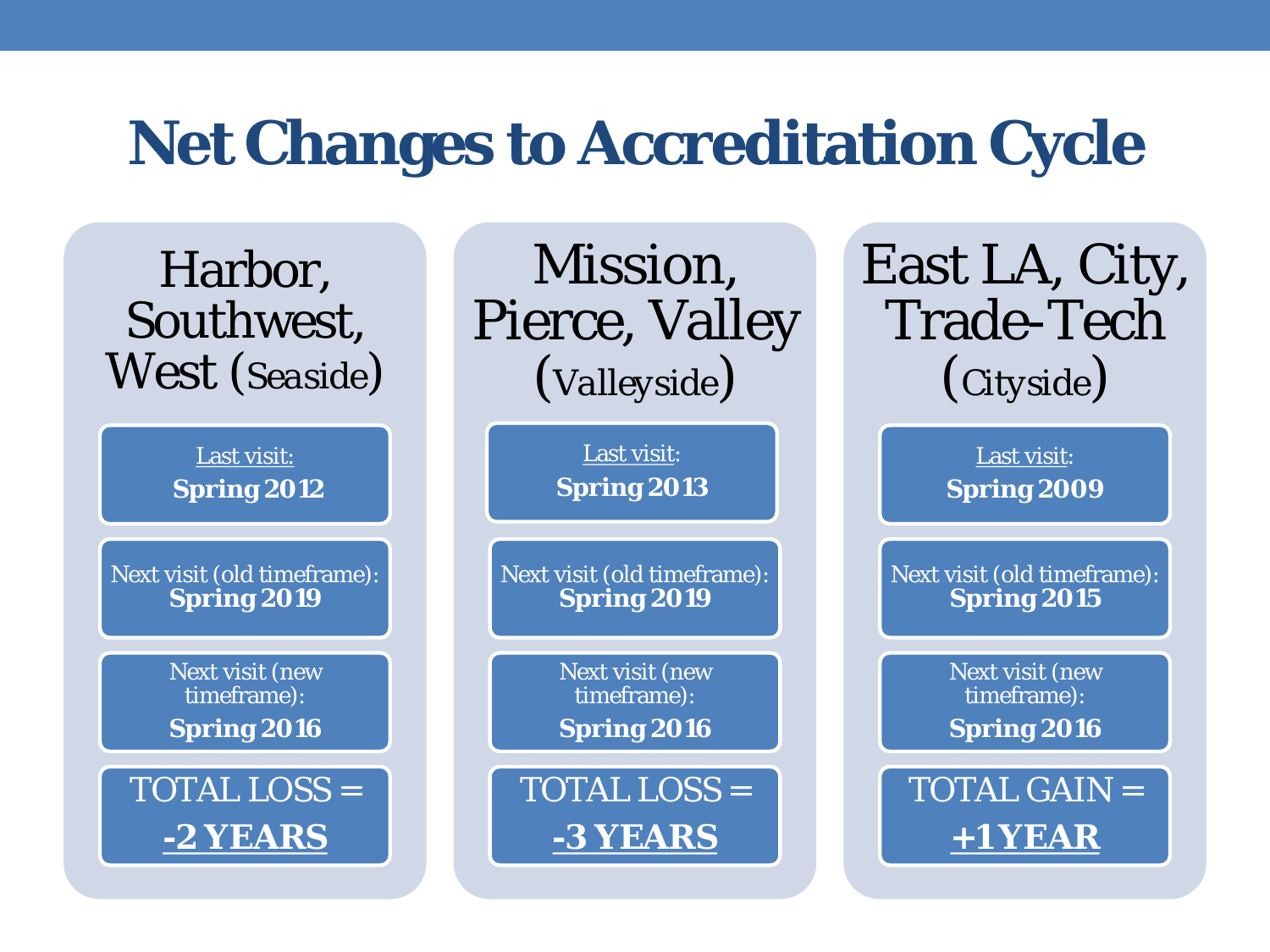### **Change to Timeframe for Reports**

Harbor, Southwest, West (*Seaside*)

**Self Study 2012**

**Follow Up Reports 2013, 2014; Mid-Term 2015**

**Self Study 2016**

Mission, Pierce, Valley (*Valleyside*)

**Self Study 2013**

**Follow Up Reports 2014, 2015** 

**Self Study 2016**

East LA, City, Trade-Tech (*Cityside*)

**Self Study 2009**

**Mid-Term 2012**

**Self Study 2016**